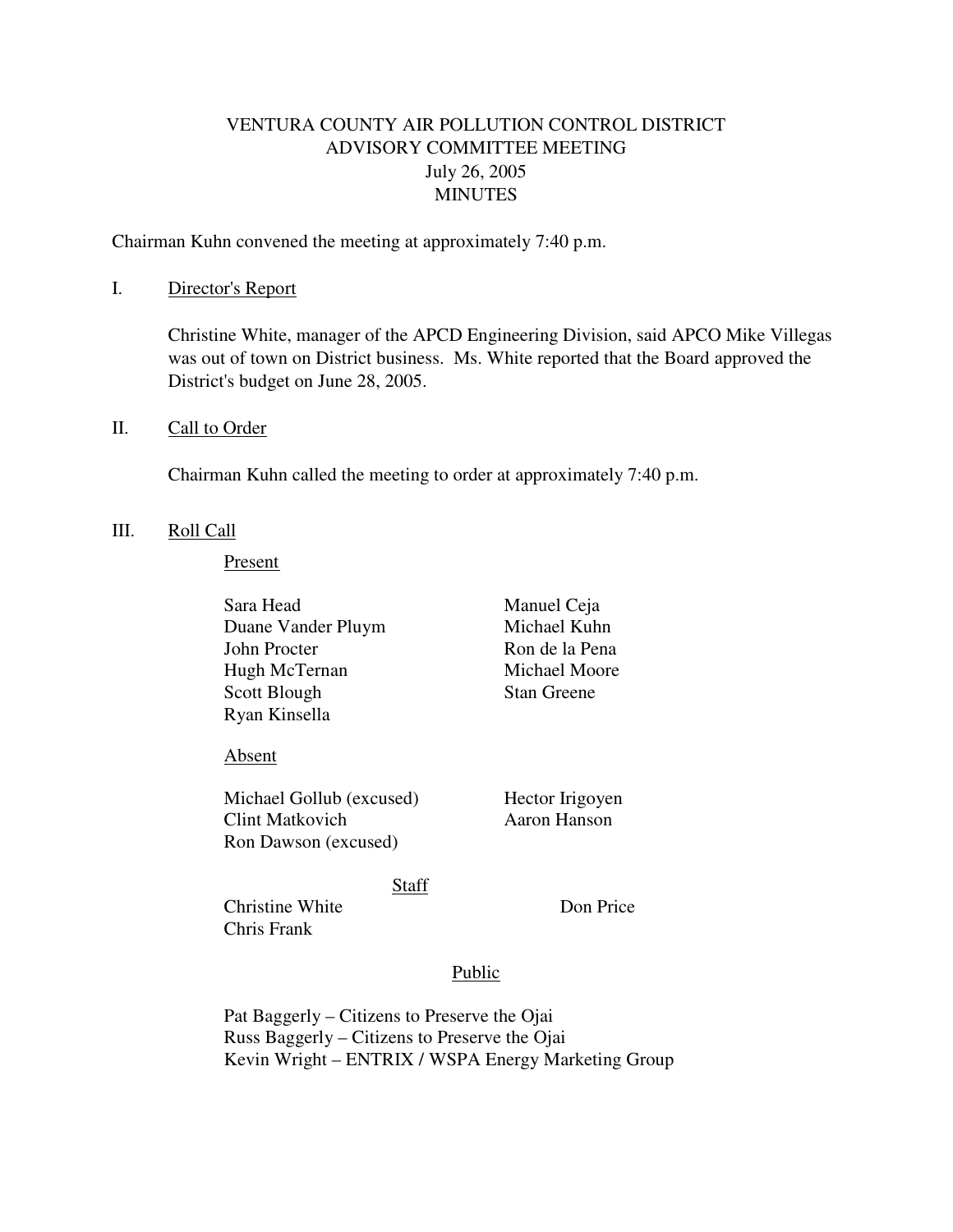## IV. Minutes

The minutes of the May 24, 2005, meeting were approved as drafted.

V. Chairman's Report

There was no Chairman's report.

VI. Public Comment

There was no public comment.

VII. Old Business

# Proposed Revisions to New Source Review Rules (Rules 26, 26.1, 26.2, 26.3, 26.4, 26.5, 26.6, 11, 29 and 112).

 APCD engineer Don Price made a presentation explaining the proposed rule revisions. He explained that staff is proposing to delete the community bank because it no longer has any purpose. He also explained that staff is proposing to delete the exemption for gasoline-dispensing facilities (GDFs). GDFs are currently exempt from the requirement to provide offsets for emission increases. By removing the exemption, GDFs will be subject to the same emission offsetting requirements as all other permitted emission sources. Mr. Price also explained the various other minor proposed revisions to the rules.

 Committee Member Ceja asked if the District had kept sufficient records of past emission reduction credit (ERC) trading transactions to enable sources to re-bank any eligible ERCs. Don Price responded that the District has kept the records.

Committee Member Head suggested that language be added to Rule 26.4.F.2 requiring the District to publish notices of its intent to deposit forfeited ERCs in the essential public services account.

 Committee Member Greene disagreed, stating that it should not be the District's responsibility to take extreme measures to locate the owners of abandoned ERCs. The ERCs should be deposited in the essential public services account after written notification as currently is proposed.

Committee Member Greene asked if the proposed rule revisions would result in an improvement in air quality. Don Price responded that by removing the exemption for GDFs, the rules would be made more stringent.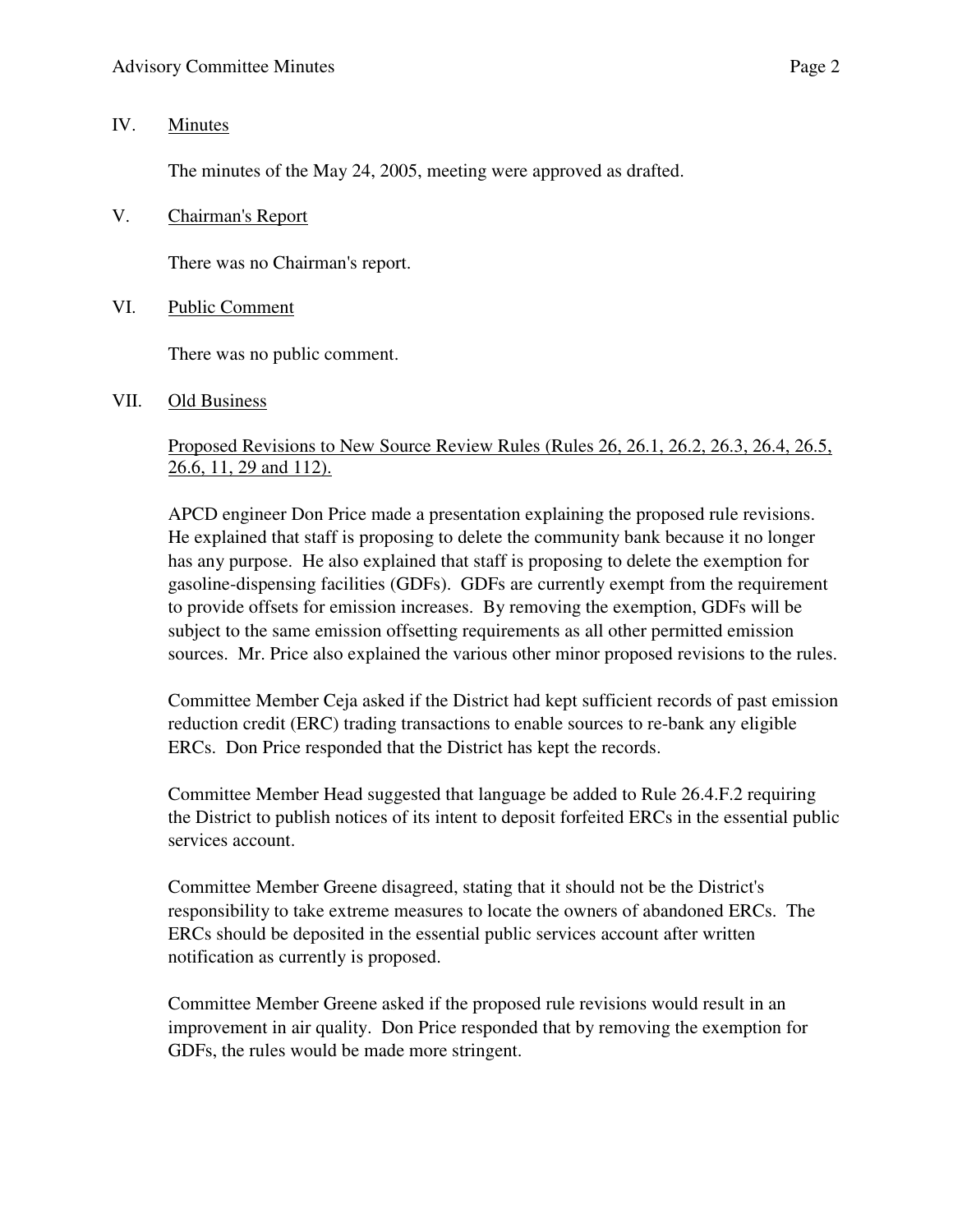Committee Member Greene asked if the rule revisions would affect any existing requirements that restrict the use of ERCs in certain geographic locations. Christine White responded that the Ojai settlement is not affected by the rule revisions.

Committee Member Head asked about the frequency of essential public service bank transactions. Don Price responded that essential public service bank transactions have not been frequent and have not been large.

Committee Member Moore asked if the rule revision would have the effect of limiting GDFs to throughputs that result in less than 5 tons per year of permitted emissions. Don Price responded that very few GDFs have the potential to exceed 5 tons per year permitted emissions.

Committee member Blough asked how the rule revisions would improve the paperwork burden. Don Price responded that District staff would have less tracking and reporting to do.

Russ Baggerly, representing the Citizens to Preserve the Ojai, stated he is concerned the environment will suffer from the rule revisions. He said because the rule revision may have a significant air quality impact, there is an exception to the CEQA exemption staff is proposing to claim for this rule development project. He said the intent of the community bank is to cap emissions and prevent any net increase in emissions. He said staff should conduct a CEQA initial study. Don Price responded that the rule was revised in 1996 to make the community bank a non-binding tracking program, and since then, a negative community bank balance would not result in the denial of a small source permit application. He said the current rule revisions actually make the requirements stronger by repealing the offset exemption for GDFs with emissions larger than 5 tons per year.

Committee member Greene commented that there is a fixed amount of air and a growing population, and asked how District programs will control emissions impacts of multiple new GDFs with emissions of 5 tons per year or less. Christine White responded that the District requires best available control technology to be used on all new GDFs.

Committee member Kuhn said Mr. Green's point is valid, but staff's proposal does not change the fact that there is currently no requirement for emissions from sources of 5 tons per year or less to be offset.

Committee member Vander Pluym said small sources are being regulated by emission controls rather than emission offsets. He said the Ventura County Air Quality Management Plan uses population growth projections to assess countywide emissionsgrowth and the planning process uses that information to plan how to keep countywide emissions under control.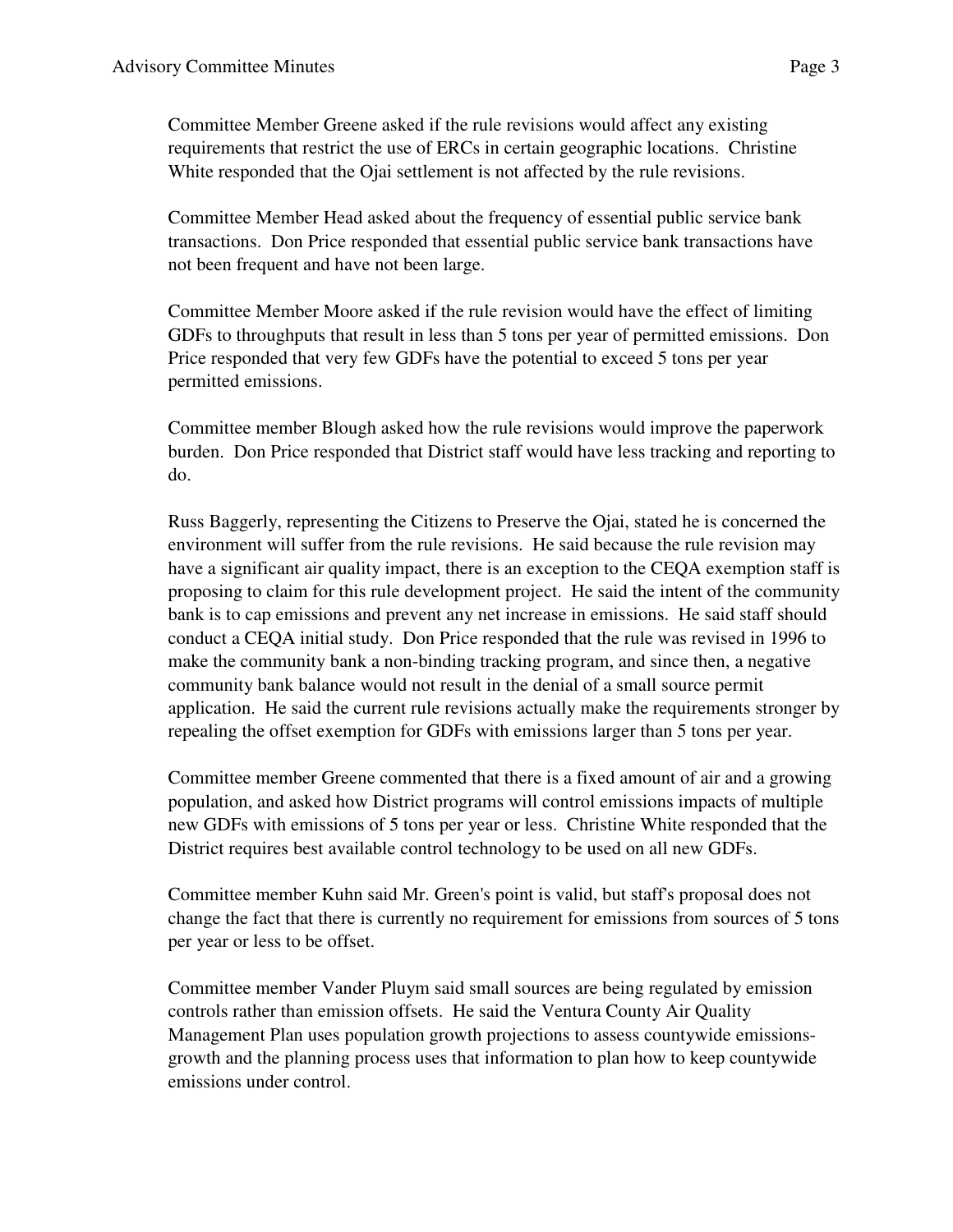Pat Baggerly asked what caused the community bank balance to decline after 1996 if the bank was non-binding after that time. Don Price explained that staff deducted community ERCs from the community bank to reflect the permitting of new sources smaller than 5 tons per year, but the community bank was only a tracking program and a negative balance did not result in denial of permits due to the lack of available community bank credits.

 Russ Baggerly expressed concern that the rule revisions would cause a significant increase in emissions and that the District needed to be more concerned with actual emissions rather than paper (rulemaking).

Committee member Kuhn said air quality continues to improve significantly due to District programs.

 Kevin Wright of ENTRIX (consulting firm) representing the Western States Petroleum Association's Marketing Group told the group he had extensive experience arranging ERC transactions in Ventura County. He said he does not support staff's proposal to require large GDFs to offset emission increases exceeding 5 tons per year. He said GDFs have historically been exempted from offset requirements because of the inelastic demand for gasoline. He said EPA policy on banking deems emission reductions from GDFs as "not surplus" and it would not be equitable to require ERCs for increases at GDFs if EPA policy would prevent re-banking GDF emission reductions. Mr. Wright stated that the ERC market in Ventura County is tight and requested a delay in adoption of the rule amendments. Christine White responded that staff's position is GDF's need to be treated the same as other sources, and other types of sources are also inelastic. She said adoption would be delayed until October so staff can meet with interested parties to make sure everyone understands the issues.

Committee member Vander Pluym asked why GDFs were originally exempted from offsetting requirements. Don Price responded all GDFs were originally well under 5 tons per year. Additionally, because there have always been numerous GDFs in the permitting system, and many had fluctuating throughputs, they were exempted to streamline the permitting system.

 Committee Member Moore asked if GDFs would actually be prevented from banking credits if they shut down. Kevin Wright responded that EPA policy requires significant discounting of inelastic sources because the reductions are not considered surplus.

Russ Baggerly said that staff's use of the general rule for exemption from CEQA is not appropriate because the rule revision is not simple and may result in a significant emissions increase.